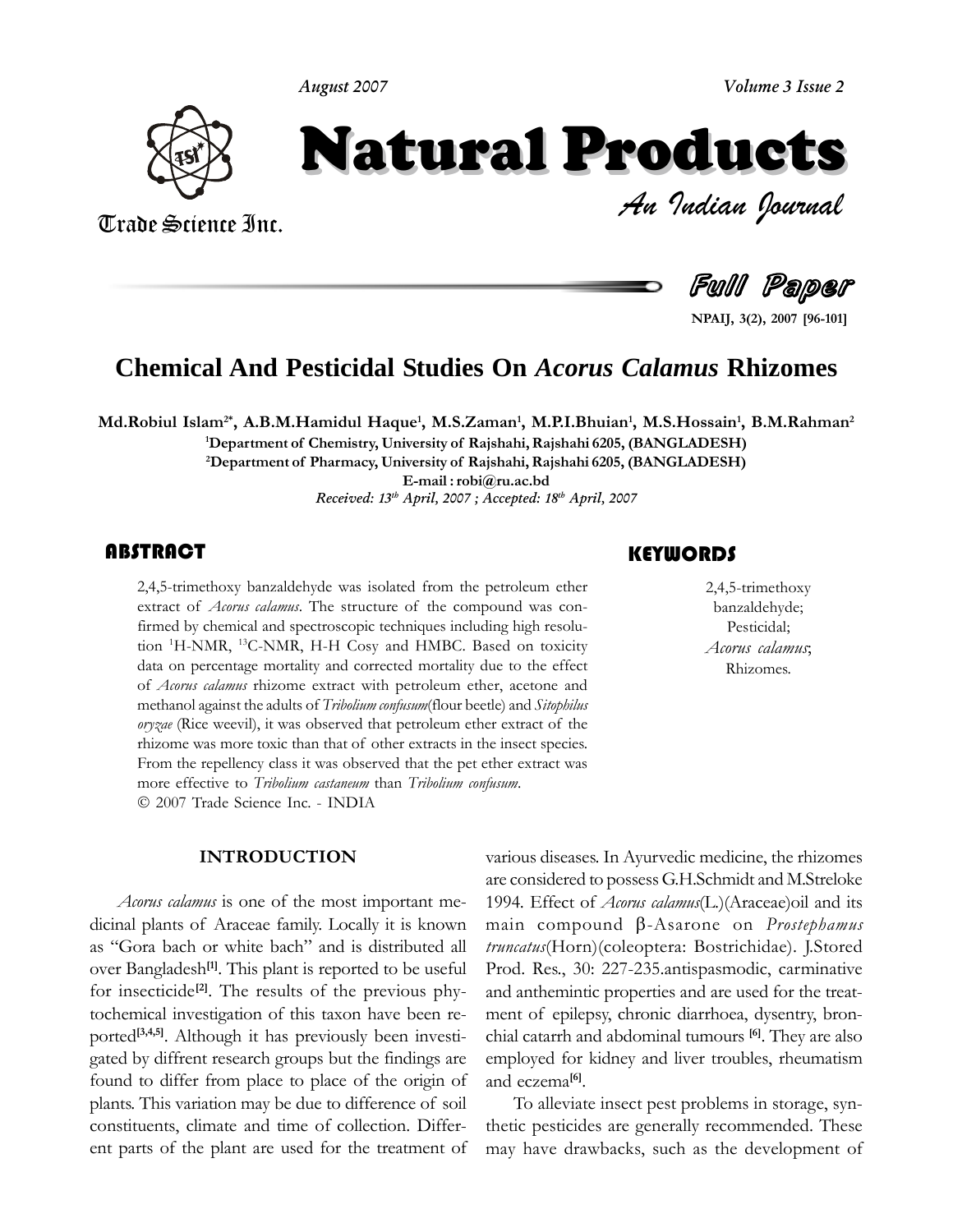carried

resistance, toxicity to non-target organisms, cannot be resistance, toxicity to non-target organisms, cannot genetic resistance, toxicity to non-target organisms, care<br>residual toxicity, increasing cost of application, en- $\frac{1}{2}$  is the contract of application, encodution, hazards from handing<sup>[7]</sup> etc. **[7]**en- $\frac{1}{2}$  vironmental pollution, hazards from handing<sup>[7]</sup> etc. glas This has created a worldwide interest in the development of alternative strategies, including the use 60<br>of new types of insecticides derived from a re-evaluof new types of insecticides derived from a re-evaluation of age-old, traditional botanical pest control H2<br>agent<sup>[8]</sup>. The mail advantages of botanicals are that agent<sup>[8]</sup>. The mail advantages of botanicals are that  $\frac{P}{P}$  **Plant** is **Pla**<br>they are less expensive and comparatively safer to<br>mammals and higher animals<sup>[9]</sup>. Of late effectivemammals and higher animals<sup>[9]</sup>. Of late effectiveness of derivatives of several botanical families as<br>deterrent and growth inhibitor against stored grain deterrent and growth inhibitor against stored grain work<br>insects has also been reported<sup>[10,11]</sup>. The literature were survey showed that the extract of *Acorus calamus* had **Extract** survey showed that the extract of  $A$ consignificant insecticidal activity  $[12,13,14]$ 0f *At* survey showed that the extract of *Acorus calamus* had  $\mathbf{E} \mathbf{x}$  significant insecticidal activity  $[12,13,14]$  and it was alsignificant insecticidal activity [12,13,14] and it was alpossessing insecticidal potency. This makes us more and possessing insecticidal potency. This makes us more possessing insecticidal potency. This makes us more<br>interested to try the isolation, identification and exinterested to try the isolation, identification and examination of insecticidal activity of the main conpetrole<br>stituents of this plant. A systematic study on the using a<br>plant was undertaken and the work was extended to plant was undertaken and the work was ext<br>investigate on petroleum ether extract.

carried out the collected from<br>
The mature plants were collected from<br>
Chittagong. The analysis was mainly worked on the cess. T<br>Chittagong. The analysis was mainly worked on the<br>thizomes of the plant. Here, we report, the isolation of 2,4,5-trimethoxy banzaldehyde from *Acorus cala-* **pr** of 2,4,5-trimethoxy banzaldehyde from Acorus cala*mus* and pesticidal activities of plant extracts.

#### **MATERIALS AND METHODS**

# **experimental procedures**

General experimental procedures<br>
IR spectra were recorded as dry film on a Mattson<br>
Galaxy 5000 FT-IR spectrometer. HREIMS were using m Galaxy 5000 FT-IR spectrometer. HREIMS were<br>obtained on a IEOL IMS-AX505HA double-focusing in<br>obtained on a JEOL JMS-AX505HA double-focus-<br>ing instrument at 70 eV. NMR spectra(both 1D and analysis 2D) were acquired on a Bruker AMX-400(400 MHz in tol  $f(x)$  were acquired on a Bruker AMX-400(400 MHz in toleration 1H and 100 MHz for 13C) spectrometer using  $10\%$ for 1H and 100 MHz for 13C) spectrometer using  $10^{\circ}$ <br>the residual solvent peaks as internal standard. I- AC the residual solvent peaks as internal standard. Jmodulated 13C spectra were acquired with a relaxation time(d1) of 6 s. HMBC spectra were optimised The separat<br>for a long range IH-C of 7Hz(d6=0.07s). Vacuum IIV light(35 for a long range JH-C of 7Hz(d6=0.07s). Vacuum UV lig<br>Liquid Chromatography (VLC) was carried out on separat Liquid Chromatography (VLC) was carried out on set short column packed with TLC grade silica gel was<br>(Kiselgel 60H, Merck) that was operated under re- gel (Kiselgel 60H, Merck) that was operated under re- gel G-60,  $PF_{254}$  was developd in a solvent tank con-<br>duced pressure. Column chromatography(CC) was taining solvent system, toluene: chloroform: ethyl

**FUIII Paper**<br>
carried out using Merck Si gel(mesh 70-230). PTLC<br>
was conducted by using Merck Si gel 60 PF254 on glas<br>Sizone carried out using Merck Si gel(mesh 70-230). PTLC<br>was conducted by using Merck Si gel 60 PF254 on<br>glass plates(20cm×20cm) at a thickness of 0.5mm. glass plates (20 $cm \times 20$ cm) at a thickness of 0.5mm. TLC was carried out on normal-phase Merck Si gel<br>60 PF254 plates. Spots on TLC and PTLC plates 60 PF254 plates. Spots on TLC and PTLC plates<br>were visualized after spraying with  $1\%$  vanillinwere visualized after spraying with 1% vanillin-<br>H2SO4 followed by heating at 110<sup>o</sup>C for 5-10min.  $H2SO4$  followed by heating at  $110^{\circ}$ C for 5-10min.

## Plant material

Plant material<br>
The mature plants were collected from<br>
Chittagong in March, 2006. The analysis was mainly Chittagong in March, 2006. The analysis was mainly<br>worked on the rhizomes of the plant. The rhizomes worked on the rhizomes of the plant. The rhizomes were cut into small pieces and dried in sunlight. were cut into small pieces and dried in sunlight.

## Extraction and isolation

Extraction and isolation<br>
The dried rhizomes were ground(200 mesh) by<br>
using a cyclotech grinding machine. Afterwads the  $\alpha$  a cyclotech grinding machine. Afterwads the dried rhizome powder(1kg) was taken in a few predried rhizome powder $(1kg)$  was taken in a few precleaned cloth bags and extracted sequentially with<br>petroleum ether(40<sup>0</sup>-60<sup>0</sup>C), acetone and methanol petroleum ether $(40^{\circ} - 60^{\circ}C)$ , acetone and methanol<br>using a Soxhlet apparatus. The extraction process was process was<br>using a Soxhlet apparatus. The extraction process was<br>carried out by refluxing the solvent for several hours Example 18 and about twenty hours were required for the proand about twenty hours were required for the pro-Figures. The extracts were collected. All extracts were<br>filtered individually and concentrated under reduced filtered individually and concentrated under reduced<br>pressure using a rota-vapor. The concentrated pepressure using a rota-vapor. The concentrated percoleum ether extract was mixed with a small amount of column ether extract was mixed with a small amount<br>of column grade silica gel(70-230 mesh, E-MERCK) of column grade silica gel(70-230 mesh, E-MERCK)<br>maintaining the ratio, concentration mass: silica  $\frac{1}{2}$  maintaining the ratio, concentration mass: silica<br>gel=2:1 and dried in air. After drying the mixture gel=2:1 and dried in air. After drying the mixture<br>was powdered in a morter. This powder was then was powdered in a morter. This pow<br>ready for fractionation by column.

separated a compound ACC(46mg). This compound<br>was dissolved in CHCl. The TLC plate over silica *I* compound<br>*Inst* tank conform: ethyl<br>**Products**<br>*Indian Iournal* ready for fractionation by column.<br>The petroleum ether extract was subjected to CC<br>using mobile phase toluene and chloroform. The eluusing mobile phase toluene and chloroform. The eluates were combined together on the basis of TLC<br>analysis. CC fraction eluted with 10% Chloroform in toluene was subjected with 10% Chloroform<br>in toluene was subjected to PTLC(solvent system, in toluene was subjected to PTLC(solvent system, 10% Chloroform in toluene) to obtain compound<br>ACC. The plates were developed in a solvent tank ACC. The plates were developed in a solvent tank<br>containing solvent system, toluene : chloroform(9:1). containing solvent system, toluene : chloroform(9:1). The separated bands were visualized by the use of<br>UV light(350nm). The lower UV active band was UV light  $(350nm)$ . The lower UV active band was separated a compound  $ACC(46mp)$ . This compound was dissolved<br>gel G-60, PF was dissolved in CHCl<sub>3</sub>. The TLC plate over silica<br>gel G-60,  $PF_{254}$  was developd in a solvent tank con-<br>taining solvent system, toluene: chloroform: ethyl

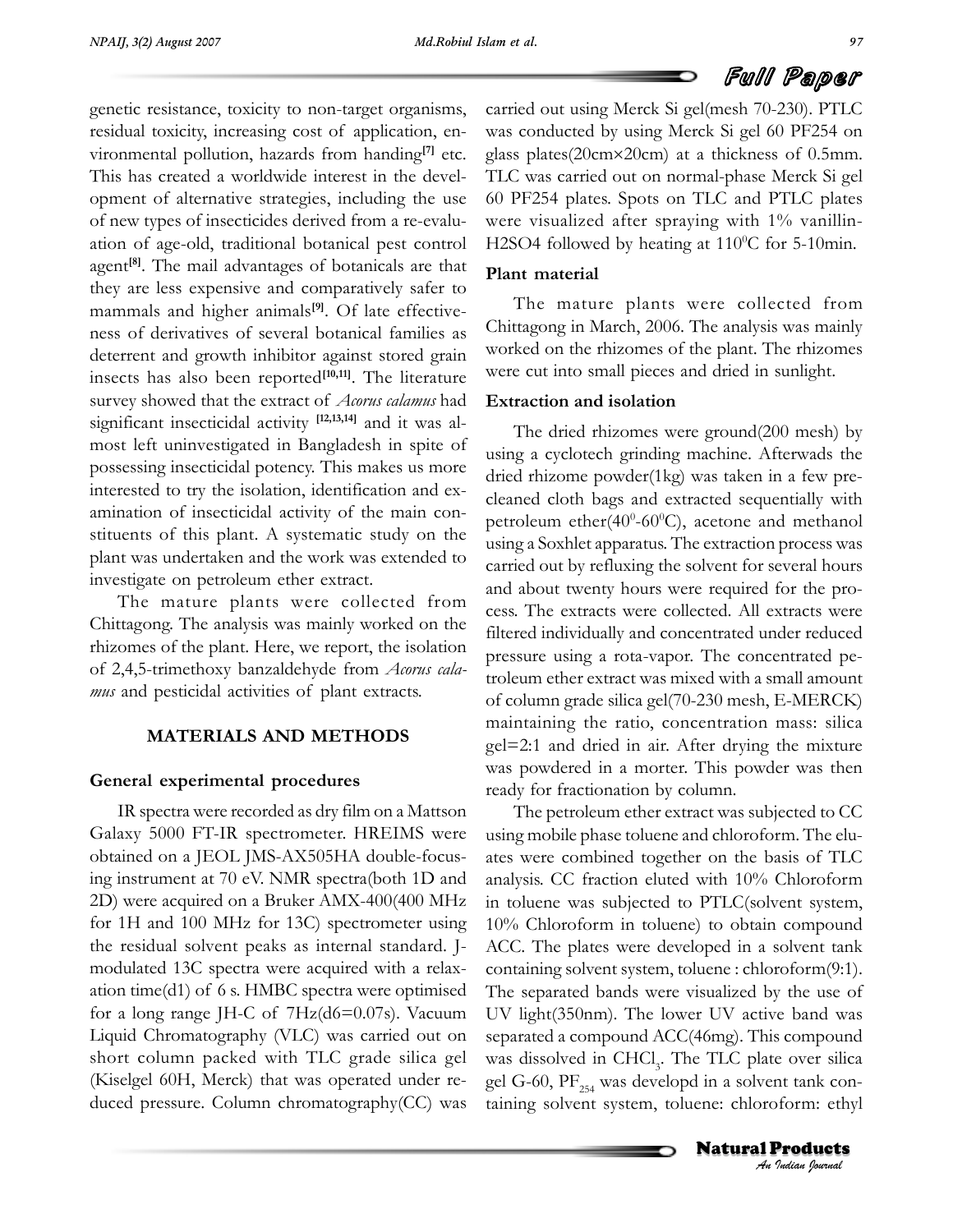$\sim$ 

## Full Paper

FUII Paper<br>acetate=5:3:2. The plate was taken out from the toluene<br>solvent tank and dried in the air. Under UV light a oping so beautiful glow at 350nm(R) tank and dried in the air. Under UV light a<br>utiful glow at  $350 \text{nm}(\text{R}_{\text{f}} 0.49)$  was observed. beautiful glow at  $350 \text{nm}(\text{R}_{\text{f}} 0.49)$  was observed. ish collected obtained extract collected obtained

After extraction, concentrated extract collected obt<br>in a small reagent bottle, preserved at  $40^{\circ}$ C in refrig-After extraction, concentrated extract collected obtained in iodine vapour.<br>in a small reagent bottle, preserved at  $40^{\circ}$ C in refrig-<br>The IR of the component erator to perform the pesticidal activity. Stock cul-<br>ture of *Sitophilus oryzae* and *Tribolium confusum* were stretch<br>mainted in earthen pot (18×9.5cm) on sterilized matic ture of *Sitophilus of*<br>mainted in earther mainted in earthen pot  $(18\times9.5cm)$  on sterilized matic<br>wheat in  $30^{\circ}$ C±0.5°C in an incubator. For testing preser wheat in  $30^{\circ}$ C $\pm$ 0.5 $^{\circ}$ C in an incubator. For testing position beetle mortality, six doses were used including conbeetle mortality, six doses were used including con-<br>trol (only solvent). Fifteen days old beetles of pure stretc culture of *Sitophilus oryzae* and *Tribolium confusum* were culture of *Sitophilus oryzae* and *Tribolium confusum* were migh<br>collected from the laboratory of Applied Zoology C-O Collected from the laboratory of Applied Zoology<br>Division BCSIR, Raishahi. The experimental doses Division BCSIR, Rajshahi. The experimental doses p<br> $0.0025\%(0.0094mg/cm^2)$ ,  $0.125\%(0.0196mg/cm^2)$ ,  $0.0025\%(0.0094mg/cm^2), 0.125\%(0.0196mg/cm^2),$  $\frac{1}{2}$  0.25%(0.0393mg/cm<sup>2</sup>), 0.5%(0.078mg/cm<sup>2</sup>) and tha<br>1%(0.157mg/cm<sup>2</sup>) were taken. The doses were pre- $1\%/0.157mg/cm^2$  were taken. The doses were prepared by mixing the requisite quantities of extracted hymaterials with 10 ml acetone or methanol. Methanol materials with 10 ml acetone or methanol. Methanol due to<br>was used in the case of methanolic extract because ated a was used in the case of methanolic extract because was used in the case of methanolic extract because at this extract was not dissolved properly in acetone. extract was not dissolved properly in acetone. at 3.9<br>doses were selected for each extract depending at C-2 Five doses were selected for each extract depending at C<br>on the toxic nature of the plant. The experiments ues on the toxic nature of the plant. The experiments us were carried out by adopting the method of residual<br>film technique. For each test dose 1ml liquid was carb film technique. For each test dose 1ml liquid was<br>dropped on a petridish(9.5cm diameter). After drydropped on a petridish $(9.5cm \text{ diameter})$ . After dry- to C=<br>ing four plastic rings $(30mm)$  were placed inside the parab  $\frac{1}{2}$  per plastic rings(30mm) were placed inside the particle is not perfected in each ring. petridish and 10 adults were released in each ring. Each ring represented a replication. The doses were<br>calculated by measuring the weight of extracted  $\frac{1}{2}$  calculated by measuring the weight of extracted  $\frac{1}{2}$  materials(mg) in 1ml of solvent divided by the sur $materials(mg)$  in 1ml of solvent divided by the surface area of the petridish and it is converted into  $mp/cm^2$ . Mortality was assessed after 24 hours, 48 mg/cm<sup>2</sup>. Mortality was assessed after 24 hours, 48<br>hours and 72 hours of treatment. The mortality was bours and 72 hours of treatment. The mortalistic orrected by using Abbott's formula<sup>[15]</sup> and **[15]**ortality was<br>and LD50 corrected by using Abbott's formula<sup>[15]</sup> and LD50<br>values were determined by Probit analysis<sup>[16]</sup>. The values were determined by Probit analysis<sup>[16]</sup>. The  $\equiv$  experiments were replicated thrice and were perents were rep<br>at 30<sup>o</sup>C±1<sup>o</sup>C. **RESULTS**formed at 30°C±1°C.<br>**RESULTS AND DISCUSSION** 

The compound ACC was isolated as a pale yel-<br>lowish amorphous solid material from the petroleum Ine compound ACC was solated as a pate yer-<br>
lowish amorphous solid material from the petroleum<br>
ether extract of the rhizome powder of *Acorus cala-*<br> *mus.* It melted at 95-98°C. The TLC examination of<br>
ACC indicated th Extract of the rhizome powder of *Acorus cala*-<br>It melted at 95-98<sup>o</sup>C. The TLC examination of mus. It melted at 95-98°C. The TLC examination of<br>ACC indicated that it was a single compound( $R_f$  0.49,

**Natural Products** 

 $\frac{1}{2}$ toluene: chloroform: ethyl acetate=5:3:2 as a devele: chloroform: ethyl acetate=5:3:2 as a devel-<br>solvent). Its TLC behaviour showed a yellowoping solvent). Its TLC behaviour showed a yellow-<br>ish coloured spot under UV light. No response was ish coloured spot under UV lights.

obtained in iodine vapour.<br>
The IR of the compound ACC had absorption<br>
frequency at 1734cm<sup>-1</sup> due to carbonyl group( $\geq C=O$ ) frequency at 1734cm<sup>-1</sup> due to carbonyl group( $\geq C=O$ )<br>stretching. The peak at 1656cm<sup>-1</sup> was due to arostretching. The peak at  $1656 \text{cm}^{-1}$  was due to aro- $\frac{1}{2}$  presence of aromatic ring in the compound. The presence of aromatic ring in the compound. The<br>absorption band at  $2920 \text{cm}^{-1}$  was due to C=C-H stretching and peak at  $2920 \text{cm}^{-1}$  was due to C=C-H stretching and peak at  $824 \text{cm}^{-1}$  was due to C-H which stretching and peak at  $824 \text{ cm}^{-1}$  was due to C-H which<br>might be present in benzene ring. The presence of might be present in benzene ring. The presence of<br>C-O stretching was suspected from the absorption  $C$ -O stretching was su  $k$  at 1128 $cm^{-1}$ .<br>In the <sup>1</sup>H-NMR of of the compound ACC showed

thatit might be 2,4,5-trimethoxy benzaldehyde. A that it might be  $2,4,5$ -trimethoxy benzaldehyde. A sharp singlet at  $10.32$ ppm was asigned to the aldesharp singlet at 10.32 ppm was asigned to the aldehyde proton. Two peaks at  $6.5$  and  $7.32$  ppm were<br>due to phenyl protons(H-3 and H-6 respectively) situdue to phenyl protons(H-3 and H-6 respectively) situated at 1,4 position to each other. Three sharp<br>at 3.97, 3.92 and 3.87ppm were due to-O-CH. ated at 1,4 position to each other. Three sharp peaks<br>at 3.97, 3.92 and 3.87ppm were due to-O-C $H_3$  group<br>at C-2, C-4 and C-5 respectively. The <sup>1</sup>H-NMR valat C-2, C-4 and C-5 respectively. The  $^1$ H-NMR values are recorded in TABLE 1.

revealed in TABLE 1.<br>The <sup>13</sup>C-NMR revealed the presence of about 10<br>carbons in ACC. The signal at 188.22 ppm was due carbons in ACC. The signal at  $188.22$  ppm was due<br>to C=O group. The other <sup>13</sup>C-NMR signals were comto C=O group. The other <sup>13</sup>C-NMR signals were combenzaldehyde. Against each of 2, 4, 5-trimethoxy<br>benzaldehyde. Against each of the carbon numbers

**TABLE1:1H-NMR data of ACC TARI E1. 1H NMP** data

| TABLE1: <sup>1</sup> H-NMR data of ACC |                      |  |  |  |  |
|----------------------------------------|----------------------|--|--|--|--|
| Position of hydrogens                  | Chemical shift (ppm) |  |  |  |  |
| $H-3$                                  | $6.5$ (S, 1H)        |  |  |  |  |
| $H-6$                                  | 7.32 $(S, 1H)$       |  |  |  |  |
| $H-7$                                  | $10.32$ (S, 1H)      |  |  |  |  |
| $H-8$                                  | 3.97 (S, 3H)         |  |  |  |  |
| $H-9$                                  | $3.92$ (S, 3H)       |  |  |  |  |
| $H-10$                                 | $3.87 \; (S, 3H)$    |  |  |  |  |
| TABLE 2 : <sup>13</sup> C-NMR data     |                      |  |  |  |  |
| Carbon number                          | δ cvlues in ppm      |  |  |  |  |
| $C-1$                                  | 117.49               |  |  |  |  |
| $C-2$                                  | 143.73               |  |  |  |  |
| $C-3$                                  | 96.09                |  |  |  |  |
| $C-4$                                  | 158.83               |  |  |  |  |
| $C-5$                                  | 155.96               |  |  |  |  |
| $C-6$                                  | 109.15               |  |  |  |  |
| $C-7$                                  | 188.22               |  |  |  |  |
| $C-8$                                  | 56.47                |  |  |  |  |
| $C-9$                                  | 56.40                |  |  |  |  |
| $C-10$                                 | 56.39                |  |  |  |  |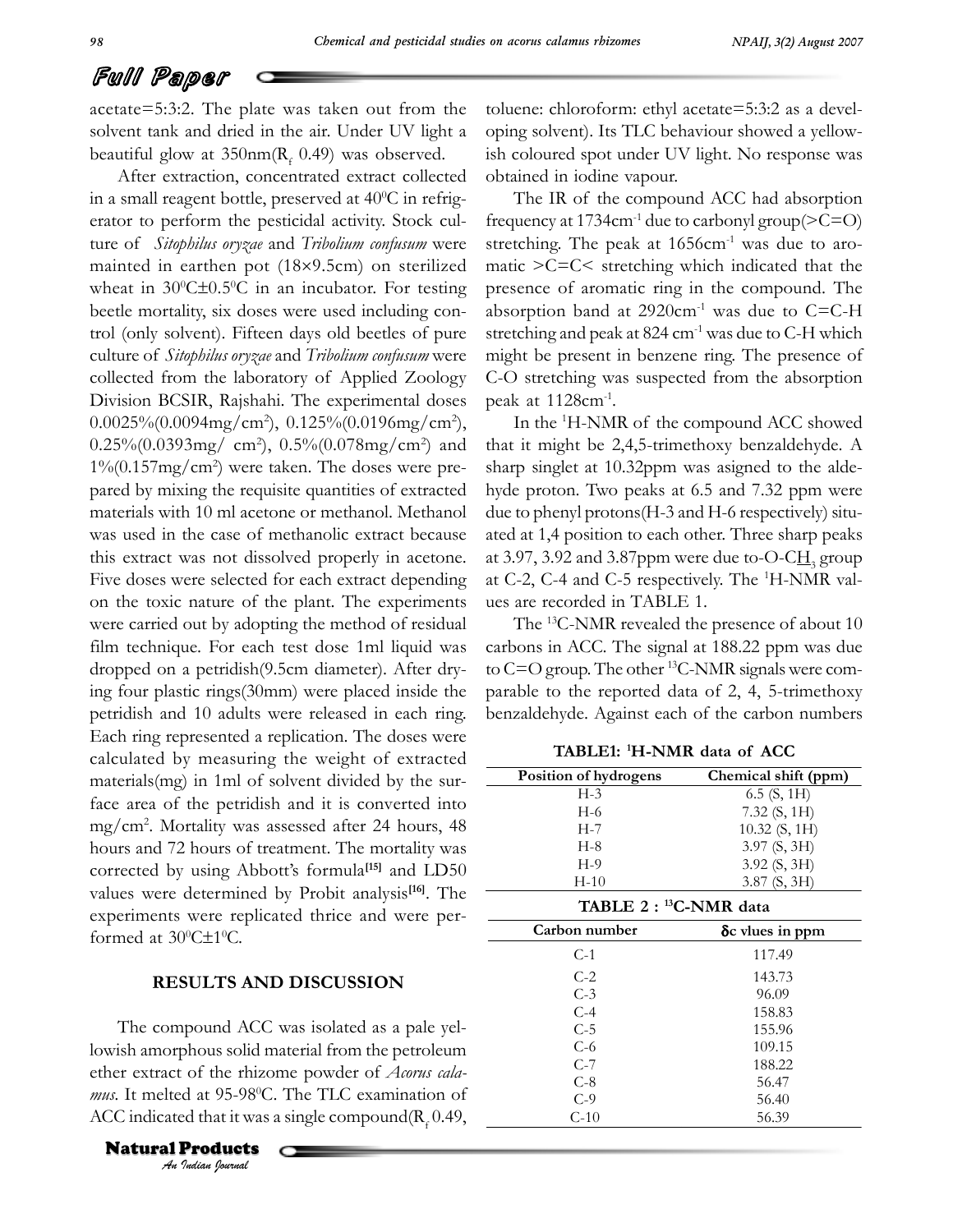

Figur

Figure 1: H-H Cosy interaction in ACC<br><sup>13</sup>C-NMR values are recorded in TABLE 2. **Important** the <sup>13</sup>C-NMR values are recorded in TABLE 2. jace<br>Important H-H cosy interactions in ACC are re-  $O$ -0

Important H-H cosy interactions in ACC are rethe compound ACC was confirmed from the H-H of ACC was confirmed from the H-H of ACC was the compound ACC was confirmed from the<br>cosy experiment and recorded in figure 1.

Frament and recorded in figure 1. H corr<br>
In H-H Cosy experiment, there was a strong cross HMBC<br>
peak between protons resonating at 7.32(H-6) and 4 and 1 peak between protons resonating at  $7.32(H-6)$  and  $4.3.87(H-10)$  ppm, so they were adjacent to each other. peak between protons resonating at  $7.32(H-6)$  and 4 and figure 2.<br>3.87(H-10) ppm, so they were adjacent to each other. The proton A strong cross peak between two protons resonating couplet 3.97(H-8) and 6.5(H-3) ppm indicate that they  $C=6$ . at  $3.97(H-8)$  and  $6.5(H-3)$  ppm indicate that they C-6.<br>were adjacent to each other. Another strong cross two were adjacent to each other. Another strong cross two<br>peak between two protons resonating at  $6.5(H-3)$  both peak between two protons resonating at  $6.5(H-3)$  both<br>and  $3.92(H-9)$  ppm indicate that they were also ad-**TABLE <sup>3</sup> :Important H-H COSY interaction in ACC** ABI E 3 : Important H-H COSY interaction in ACC<br>  $(3.97)$   $\longleftarrow$  H-2 (6.5)  $\longrightarrow$  H-9 (3.92)

| 1. DELLI 9 . IMPORTANTI II-LI COUL MITTACHUM III ACC                      |         |
|---------------------------------------------------------------------------|---------|
| $H-8$ (3.97) $\longleftrightarrow$ H-2 (6.5) $\longrightarrow$ H-9 (3.92) | 7. Thus |
| $H-6$ (7.32) $\longleftrightarrow$ H-10 (3.87)                            | support |
| TABLE 4 : Important HMBC interaction in ACC                               | Fro1    |

| TABLE 4 : Important HMBC interaction in ACC |                         |  |  |  |  |  |
|---------------------------------------------|-------------------------|--|--|--|--|--|
| <b>Protons</b>                              | Carbons                 |  |  |  |  |  |
| $H-7(10.32)$ ) ——                           | $C-1$ and $C-6$         |  |  |  |  |  |
| $H-3(6.5)$ ) ——                             | $C-2$ , $C-4$ and $C-5$ |  |  |  |  |  |
| $H-6$ (7.32) $\longrightarrow$              | C-1, C-5 and C-7        |  |  |  |  |  |



**H**

**<sup>2</sup> : HMBC interaction in ACC**

Figure 2 : HMBC interaction in ACC<br>iacent to each other. Therefore two methoxy groups(nt to each other. Therefore two methoxy groups(-<br>CH ) were situated at 1.3-position to each other.  $O-CH_3$ ) were situated at 1,3-position to each other.<br>The arrangement of the carbons in the structure

The arrangement of the carbons in the structure of ACC was further confirmed by the long-range C-H correlation spectroscopy(HMBC). The important<br>HMBC interactions in ACC are recorded in TABLE HMBC interactions<br>4 and figure 2.

4 and figure 2.<br>The proton H-7 had cross peak due to two-bond<br>coupling with C-1 and three-bonded coupling with coupling with C-1 and three-bonded coupling with  $C$ -6. The aromatic proton H-3 had cross peak due to  $C$ -6. The aromatic proton H-3 had cross peak due to two bonded coupling with  $C$ -2 and  $C$ -4 and three two bonded coupling with C-2 and C-4 and three<br>bonded coupling with C-5. The aromatic proton Hbonded coupling with C-5. The aromatic proton H- $\frac{1}{2}$  of had also cross peak due to two bonded coupling with C-1 and C-5 and three bonded coupling with Cwith  $C-1$  and  $C-5$  and three bonded coupling with  $C-$ 7. Thus C-H correlation spectrum (F<br>supported the structure of ACC. supported the structure of ACC.<br>From the analyses of the  $^{1}$ H-NMR,  $^{13}$ C-NMR. supported the structure of ACC.

From the analyses of the  ${}^{1}H\text{-NMR}$ ,  ${}^{13}C\text{-NMR}$ , cosy and HMBC spectra, the compound ACC H-H cosy and HMBC spectra, the compound ACC<br>was identified as 2.4.5-trimethoxy benzaldehyde. Al- $\frac{1}{100}$  was identified as 2,4,5-trimethoxy benzaldehyde. Although it is a known organic compound this is the First report of its occurrence in the genus *Acorus*.<br>
H-3 (6.5)  $\longrightarrow$  C-2, C-4 and C-5 though it is a known organic compound this is the <br>
H-6 (7.32)  $\longrightarrow$  C-1, C-5 and C-7 first report of its occurrence in the genus *Acor* 

| Plant<br>material    | Duration<br>after<br>treatment | Dose      |                         | Petroleum ether extract | Acetone extract         |                        | Methanol extract        |                        |  |
|----------------------|--------------------------------|-----------|-------------------------|-------------------------|-------------------------|------------------------|-------------------------|------------------------|--|
|                      |                                | $mg/cm^2$ | Percentage<br>mortality | Corrected<br>mortality  | Percentage<br>mortality | Corrected<br>mortality | Percentage<br>mortality | Corrected<br>mortality |  |
|                      |                                | 0.0094    | 57.5                    | 58                      | 15                      | 15                     | N.E.                    | N.E.                   |  |
| (White bach rhizome) |                                | 0.0196    | 70                      | 70                      | 49.17                   | 49                     | N.E.                    | N.E.                   |  |
|                      | 24 hours<br>48 hours           | 0.0393    | 82.5                    | 83                      | -60                     | 60                     | N.E.                    | N.E.                   |  |
|                      |                                | 0.078     | 90.83                   | 91                      | 75                      | 75                     | N.E.                    | N.E.                   |  |
|                      |                                | 0.157     | 95                      | 95                      | 90                      | 90                     | N.E.                    | N.E.                   |  |
|                      |                                | 0.0094    | 60.83                   | 61                      | 20                      | 20                     | N.E.                    | N.E.                   |  |
| Acorus calamus       |                                | 0.0196    | 87.5                    | 88                      | 55                      | 55                     | N.E.                    | N.E.                   |  |
|                      |                                | 0.0393    | 90                      | 90                      | 67.5                    | 68                     | N.E.                    | N.E.                   |  |
|                      |                                | 0.078     | 95                      | 95                      | 87.5                    | 88                     | N.E.                    | N.E.                   |  |
|                      |                                | 0.157     | 98.33                   | 98                      | 98.33                   | 98                     | N.E.                    | N.E.                   |  |
|                      |                                | 0.0094    | 78.33                   | 78                      | 50                      | 50                     | N.E.                    | N.E.                   |  |
|                      |                                | 0.0196    | 95                      | 95                      | 65                      | 65                     | N.E.                    | N.E.                   |  |
|                      | 72 hours                       | 0.0393    | 98.33                   | 98                      | 80                      | 80                     | N.E.                    | N.E.                   |  |
|                      |                                | 0.078     | 99.17                   | 99                      | 92.5                    | 93                     | N.E.                    | N.E.                   |  |
|                      |                                | 0.157     | 99.17                   | 99                      | 99.17                   | 99                     | N.E.                    | N.E.                   |  |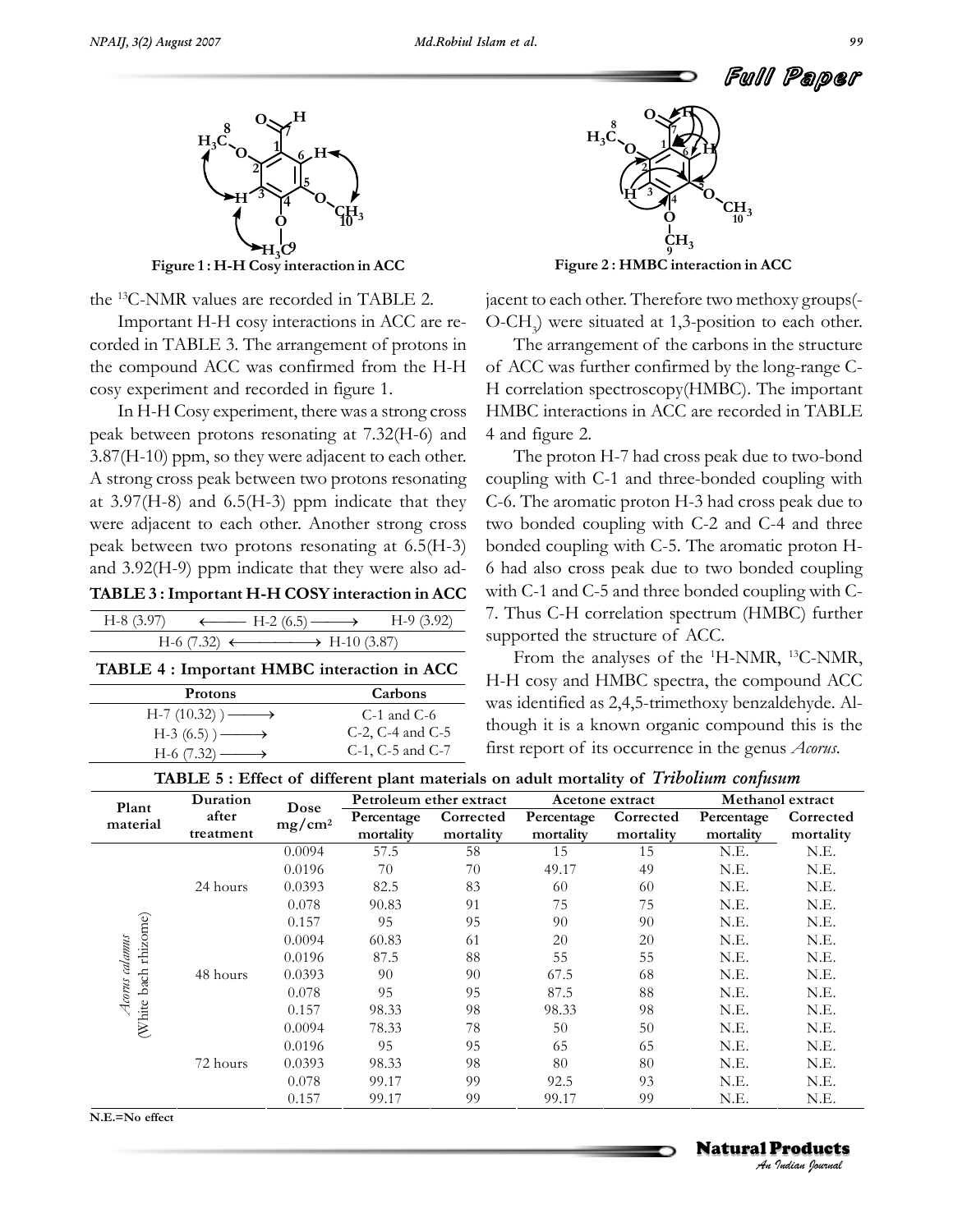# Full Paper **Co**

| Plant<br>material    | Duration after<br>treatment | Dose mg/cm <sup>2</sup> | Petroleum ether extract |                        | Acetone extract         |                        | <b>Methanol Extract</b> |                        |
|----------------------|-----------------------------|-------------------------|-------------------------|------------------------|-------------------------|------------------------|-------------------------|------------------------|
|                      |                             |                         | Percentage<br>mortality | Corrected<br>mortality | Percentage<br>mortality | Corrected<br>mortality | Percentage<br>mortality | Corrected<br>mortality |
|                      |                             | 0.0094                  | 16.67                   | 17                     |                         |                        |                         |                        |
|                      |                             | 0.0196                  | 48.33                   | 48                     |                         |                        |                         |                        |
|                      |                             | 0.0393                  | 85                      | 85                     | 12.5                    | 13                     | 7.5                     | 8                      |
|                      | 24 hours                    | 0.078                   | 99.17                   | 99                     | 37.5                    | 38                     | 12.5                    | 13                     |
|                      |                             | 0.157                   | 99.17                   | 99                     | 60                      | 60                     | 12.5                    | 13                     |
|                      |                             | 0.314                   |                         |                        | 97.5                    | 98                     | 15                      | 15                     |
|                      |                             | 0.471                   |                         |                        | 99.17                   | 99                     | 27.5                    | 28                     |
| (White bach rhizome) |                             | 0.0094                  | 50                      | 50                     |                         |                        |                         |                        |
| Acorus Calamus       |                             | 0.0196                  | 70                      | 70                     |                         |                        |                         |                        |
|                      |                             | 0.0393                  | 95                      | 95                     | 22.5                    | 23                     | 62.5                    | 63                     |
|                      | 48 hours                    | 0.078                   | 99.17                   | 99                     | 42.5                    | 43                     | 72.5                    | 73                     |
|                      |                             | 0.157                   | 99.17                   | 99                     | 71.67                   | 72                     | 82.5                    | 83                     |
|                      |                             | 0.314                   |                         |                        | 98.33                   | 98                     | 92.5                    | 93                     |
|                      |                             | 0.471                   |                         |                        | 99.17                   | 99                     | 99.17                   | 99                     |
|                      |                             | 0.0094                  | 85                      | 85                     |                         |                        |                         |                        |
|                      |                             | 0.0196                  | 96.67                   | 97                     |                         |                        |                         |                        |
|                      |                             | 0.0393                  | 99.17                   | 99                     | 50                      | 50                     | 72.5                    | 73                     |
|                      | 72 hours                    | 0.078                   | 99.17                   | 99                     | 65                      | 65                     | 85                      | 85                     |
|                      |                             | 0.157                   | 99.17                   | 99                     | 80                      | 80                     | 91.67                   | 92                     |
|                      |                             | 0.314                   |                         |                        | 92.5                    | 93                     | 97.5                    | 98                     |
|                      |                             | 0.471                   |                         |                        | 99.17                   | 99                     | 99.17                   | 99                     |

**7ABLE 7: Toxicity of different solvent extracts on**  $Tribolium$  *confusum*.

|                                         | Duration |                 | $\chi^2$ for      |                          | $LD_{50}$              | Fiducial<br>limits |             |  |
|-----------------------------------------|----------|-----------------|-------------------|--------------------------|------------------------|--------------------|-------------|--|
| material<br>Plant<br>after<br>treatment |          | Solvent<br>used | heterog<br>eneity | Regression<br>equation   | mg/c<br>m <sup>2</sup> |                    | Lower Upper |  |
|                                         |          | Pet. ether      | 0.479             | $Y = 3.238 + 3.81$<br>3X | 0.0068                 | 0.004              | 0.010       |  |
|                                         | 24 hours | Acetone         | 7.374             | $Y = 2.558 + 1.68$<br>8X | 0.027                  | 0.023              | 0.032       |  |
|                                         | Methanol | N.E             | N.E               | N.E                      | N.E                    | N.E                |             |  |
| Aorus calamus (White bach rhizome)      |          | Pet. ether      | 4.596             | $Y=4.014+1.41$<br>4Х     | 0.0049                 | 0.003              | 0.007       |  |
|                                         | 48 hours | Acetone         | 5.365             | $Y = 2.146 + 2.14$<br>9X | 0.021                  | 0.018              | 0.024       |  |
|                                         |          | Methanol        | N.E               | N.E                      | N.E                    | N.E                | N.E         |  |
|                                         |          | Pet. ether      | 5.795             | $Y=4.217+1.66$<br>7X     | 0.003                  | 0.003              | 0.005       |  |
|                                         | 72 hours | Acetone         | 1.914             | $Y = 3.264 + 1.69$<br>0X | 0.010                  | 0.008              | 0.013       |  |
|                                         |          | Methanol        | N.E               | N.E                      | N.E                    | N.E                | N.E         |  |

*An An I In* TABLE 5,6. From this result it is ob-<br>
that petroleum ether extract of the rhizome Tribo.<br>
Prose most toxic than that of other extraction in *confus*<br>
in the insect species. Their efficacy followed the T Methanol N.E N.E N.E N.E N.E pet eth<br>Basic toxicity data on percentage mortality and lowest<br>corrected mortality due to the effect of *Acorus cala*-est in t corrected mortality due to the effect of Acorus calamus thizome extracted with petroleum ether, acetone 72<sup>1</sup><br>and methanol on the adults of *Tribolium confusum*(flour the and methanol on the adults of *Tribolium confusum* (flour the beetle) and *Sitophilus oryzae*(Rice weevil) are sumbeetle) and *Sitophilus oryzae*(Rice weevil) are sumserved that petroleum ether extract of the rhizome  $Tribolix$ <br>was the most toxic than that of other extraction in  $\frac{confusu}{u}$ was the most toxic than that of other extraction in *confus*<br>both the insect species. Their efficacy followed the  $TAB$ 

**Natural Products** 

 **<sup>8</sup> : Average repellence ofAcorus calamus rhizome extract(Pet.ether) to red flour beetle** rhizome extract(Pet.ether) to red flour beetle **T.castaneum)and confused flour beetle (T.confusum) using treated filter paper test**

| Insect         | Concentration<br>of extract |     | Average repellence $(\% )$ at<br>hours after treatment |   | Mean | Repellence                    |       |
|----------------|-----------------------------|-----|--------------------------------------------------------|---|------|-------------------------------|-------|
|                | $\mu$ g/cm <sup>2</sup>     |     |                                                        | 3 | 5    |                               | class |
| T.             | 78.60                       | 100 | 100                                                    |   |      | 100 86.66 80.00 93.00         | V     |
| castaneum      | 314.38                      | 100 |                                                        |   |      | 93.34 100 93.34 93.34 96.00   | V     |
|                | 628.76                      | 100 | 100                                                    |   |      | 100 93.34 100 98.67           | V     |
| T.<br>confusum | 78.60                       | 40. |                                                        |   |      | 73.34 66.66 66.66 86.66 66.67 | IV    |
|                | 314.38                      |     | 66.67 60.00 66.66 60                                   |   | 80   | 66.67                         | IV    |
|                | 628.76                      | 40  | 80                                                     |   |      | 93.34 66.66 86.66 69.33       | IV    |

order petroleum ether>acetone>methanol.<br>Results due to the effect of petroleum ether, ac-

Results due to the effect of petroleum ether, acetone and methanol extracts of *Acorus calamus* rhizomes<br>against *Tribolium confusum* are shown in TABLE 7. The against *Tribolium confusum* are shown in TABLE 7. The<br>pet ether extract of *Acorus calamus* rhizome exhibited Lowest Library *Cherrus calamus* rhizome exhibited<br>lowest LD50 values i.e. the relative toxicity was highlowest LD50 values i.e, the relative toxicity was highest in respect of the mortality records for 24, 48 and<br>72 hours after treatment and their efficacy followed The order: ether>acetone>methanol.<br>the order: ether>acetone>methanol. the order: ether>acetone>methanol.<br>The repellent effect of the most effective toxi-

against one to two week old adult beetle of *Tribolium castaneum*(Red flour beetle) and *Tribolium confusum castaneum*(Red flour beetle) and *Tribolium*<br>*confusum*(Confused flour beetle) are summarized in TABLE 8. All the doses of *A.calamus* rhizome